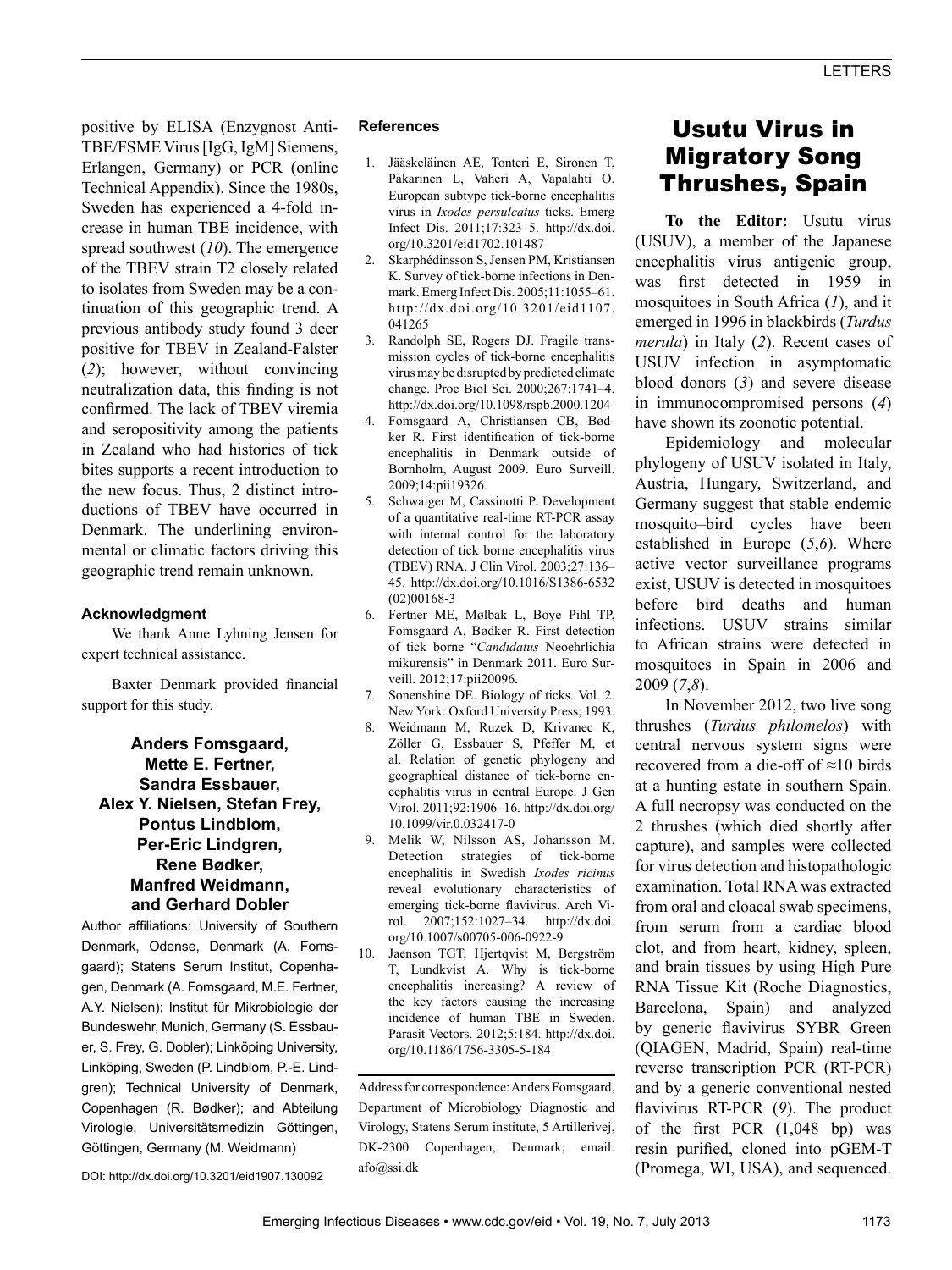This sequence was compared with sequences of European and African USUV strains that were available in GenBank. In addition to the histopathologic examination, we used a polyclonal primary rabbit antibody directed against West Nile virus with proven cross-reactivity to other flaviviruses for viral antigen detection by immunohistochemical testing (*9*).

The thrushes were an adult male and female in poor body condition; they had greenish urate-soiled feathers around the cloaca. Subcutaneous or visceral fat deposits were absent, and the pectoral muscle was partially atrophied, more severely in the male. Both birds showed severe generalized congestion.

The serum, brain, and pool of cloacal and oropharyngeal swab specimens of both birds yielded a strongly positive signal in the generic flavivirus real time RT-PCR. Sequencing of the PCR product obtained in the generic flavivirus RT-PCR (GenBank accession no. KC437386) showed a 96%–97% homology to published USUV sequences. Nucleotide sequence analysis revealed a higher homology to Northern European strains (97% to BH65/11-02-03 [HE599647] and Meise H, Germany [JQ219843]; Budapest, Hungary [EF206350]; Italy 2009 [JF266698]; and Vienna 2001, Austria [AY453411]) than to a USUV strain isolated in South Africa (96% to SAAR-1776 [AY453412]). This finding was also supported by phylogenetic analysis of USUV strains (Figure, panel A), with similar results for maximum likelihood and neighborjoining methods (data not shown).

Histologically, both birds had severe encephalitis characterized by congestion, neuronal and Purkinje cell necrosis, gliosis, satellitosis, neuronophagia, and endothelial cell swelling and vasculitis. Other lesions included multiorgan congestion, necrosis of renal tubular epithelium, and moderate hemosiderosis in the liver and spleen. Intravascular



Figure. Usutu virus (USUV) in migratory song thrushes in Spain. A) Phylogenetic analysis of European and African USUV strains. The evolutionary history was inferred using the neighbor-Joining method. The optimal tree with the sum of branch length = 1.18014408 is shown. The percentages of replicate trees in which the associated taxa clustered together in the bootstrap test (1,000 replicates) are shown next to the branches. The tree is drawn to scale, with branch lengths in the same units as those of the evolutionary distances used to infer the phylogenetic tree. The evolutionary distances were computed by using the maximum composite likelihood method and are in the units of the number of base substitutions per site. The analysis involved 10-nt sequences.All ambiguous positions were removed for each sequence pair. There were a total of 929 positions in the final dataset. Evolutionary analyses were conducted in MEGA5 (www.megasoftware.net). USUV strains are identified by their GenBank accession numbers and a capital letter indicating the country of origin (A, Austria; G, Germany; I, Italy; H, Hungary; S, Spain; SA, South Africa); the sequences of the last 2 branches correspond to outgroup viruses used to root the tree (M, Murray Valley encephalitis virus [GenBank AF161266]; J, Japanese encephalitis virus [GenBank HM596272]). The song thrush strain from Spain 2012 is highlighted with a black triangle. Scale bar indicates nucleotide changes per site. B) Immunohistochemical staining with cross-reacting antibody showing USUV antigen labeling in a Purkinje cell of the cerebellum of a song thrush that died from encephalitis. Original magnification x400.